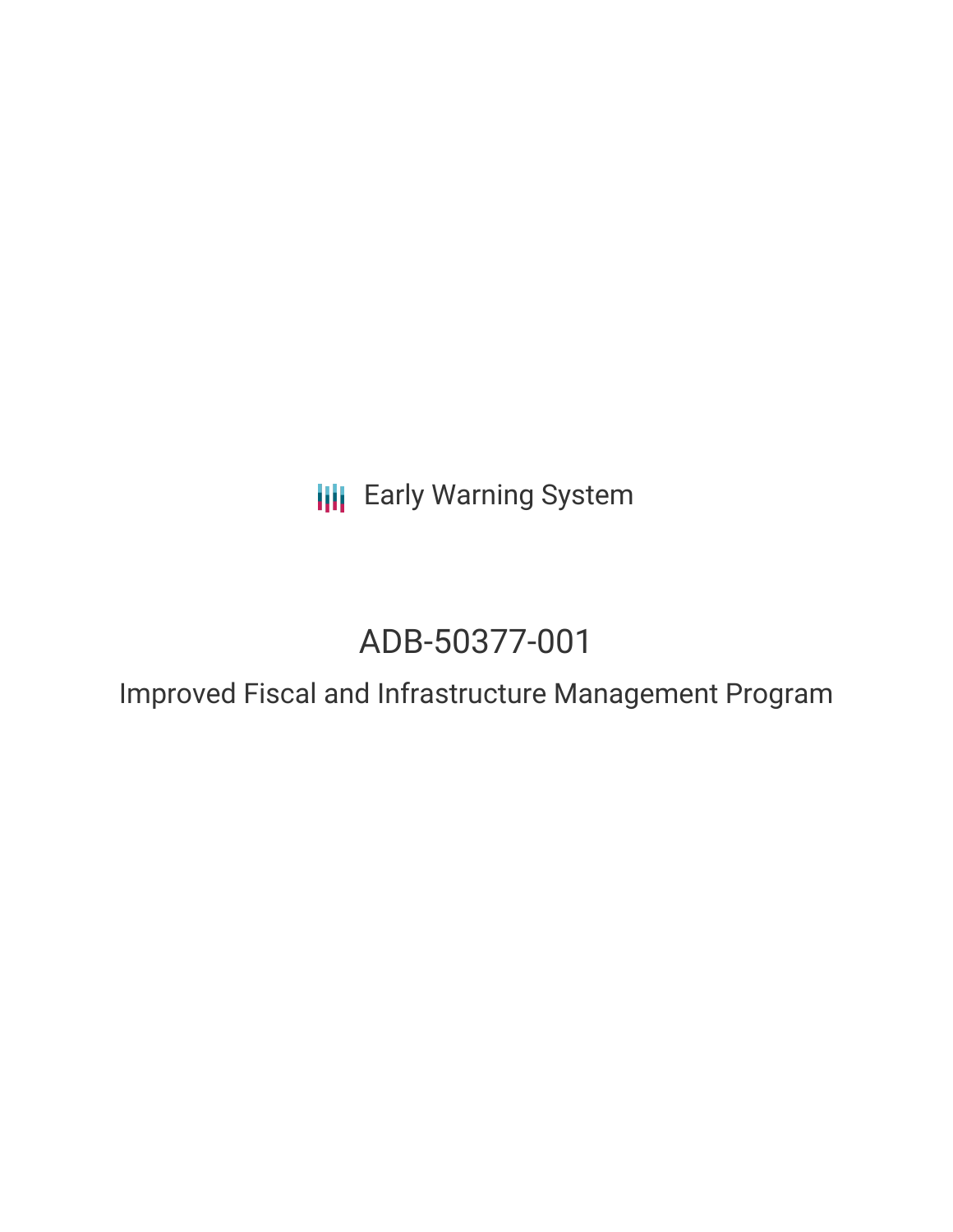

## **Quick Facts**

| <b>Countries</b>               | Tuvalu                                    |
|--------------------------------|-------------------------------------------|
| <b>Financial Institutions</b>  | Asian Development Bank (ADB)              |
| <b>Status</b>                  | Proposed                                  |
| <b>Bank Risk Rating</b>        | C                                         |
| <b>Borrower</b>                | Government of Tuvalu                      |
| <b>Sectors</b>                 | Law and Government, Technical Cooperation |
| <b>Investment Type(s)</b>      | Grant                                     |
| <b>Investment Amount (USD)</b> | $$4.00$ million                           |
| <b>Project Cost (USD)</b>      | $$14.60$ million                          |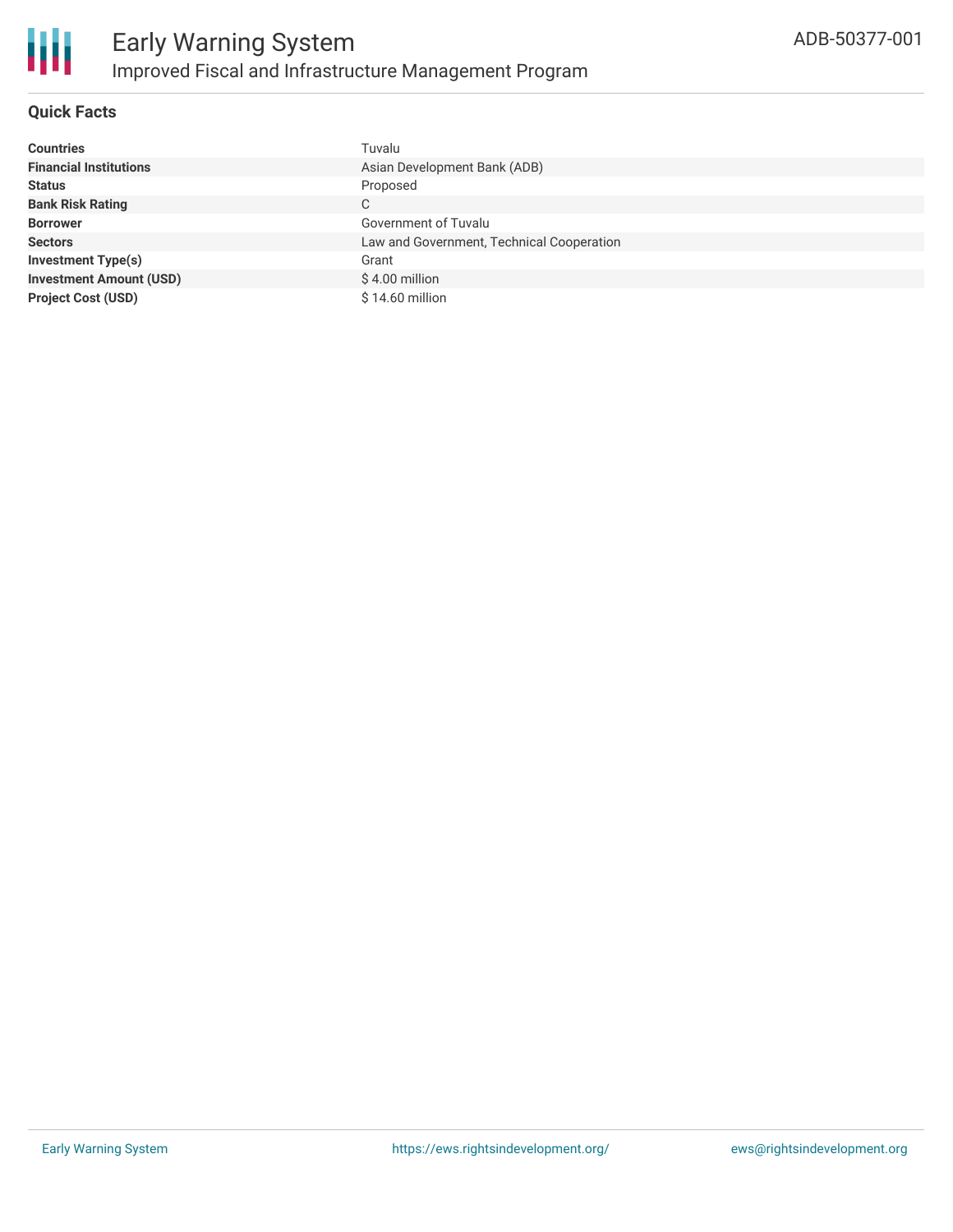

# **Project Description**

According to bank documents, this project "supports government reforms prioritized in the Government of Tuvalu's policy reform matrix (PRM) and aimed at (i) enhancing public financial management, and (ii) enhancing infrastructure management. These reform actions, to be implemented during July 2018–June 2019..."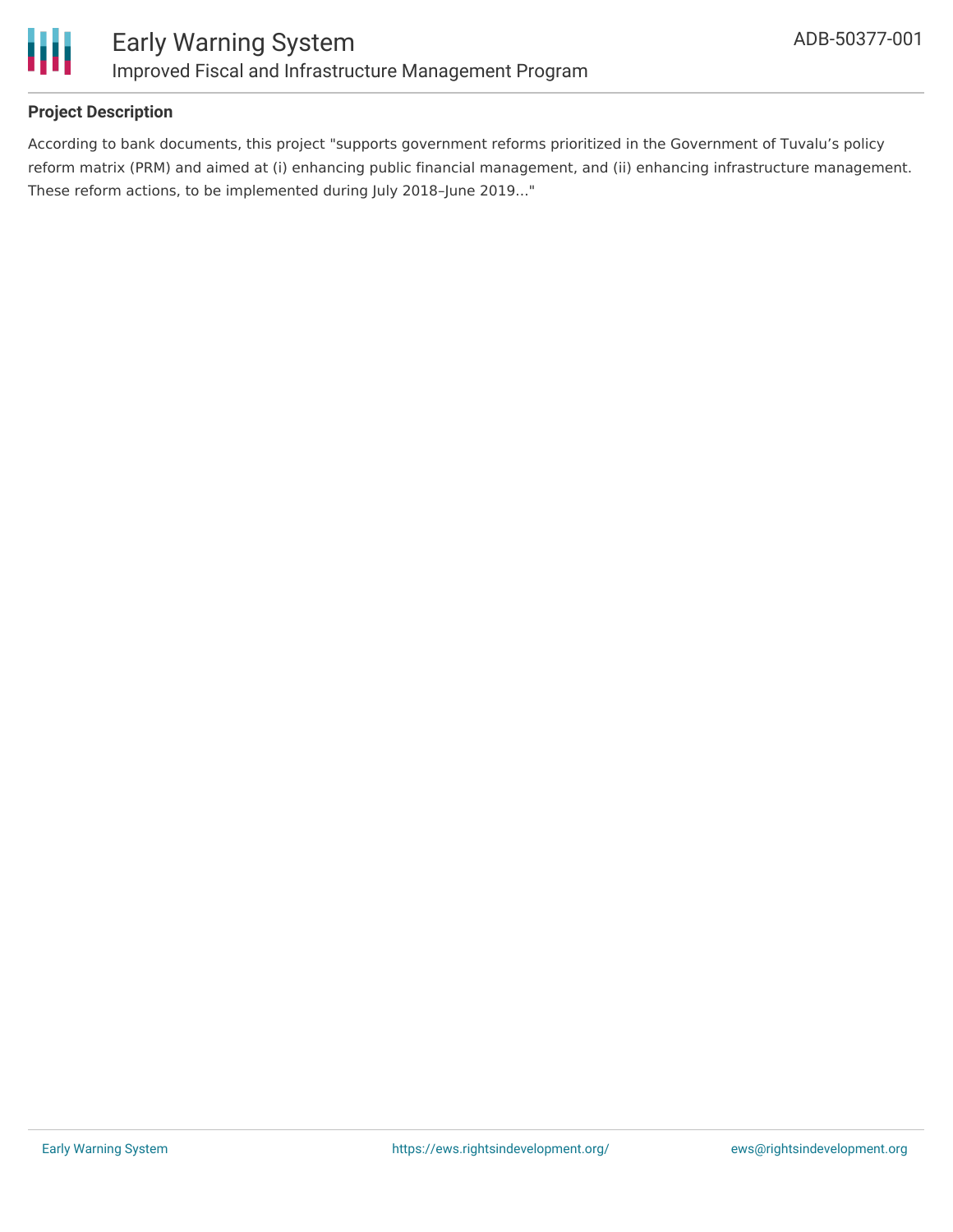

#### **Investment Description**

Asian Development Bank (ADB)

Co-financing: European Union US\$ 1.50 million World Bank US\$ 7.50 million Government of Australia US\$ 1.00 million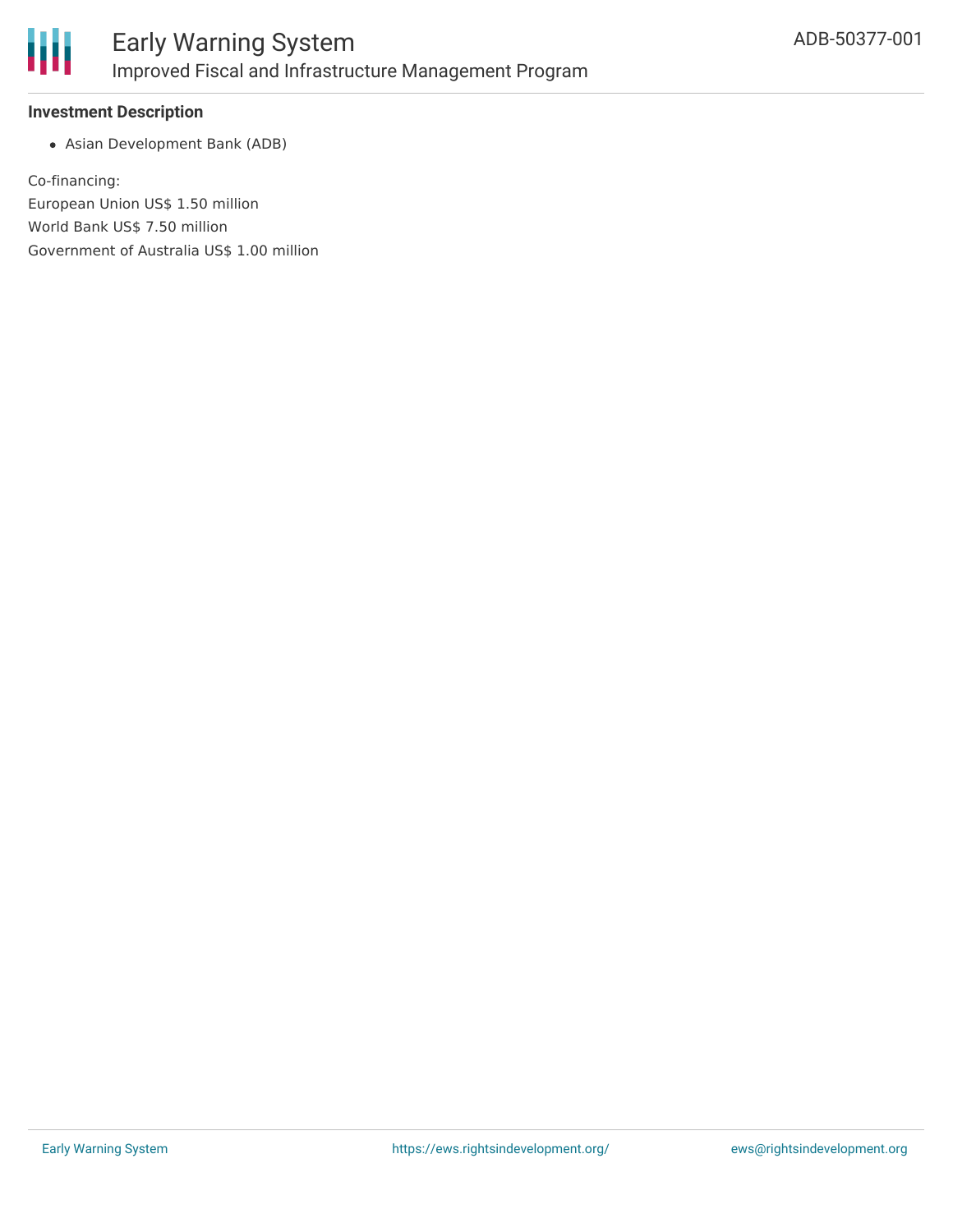## **Contact Information**

Responsible ADB Officer Beatrice Olsson Responsible ADB Department Pacific Department Responsible ADB Division Pacific Subregional Office in Suva, Fiji Executing Agencies Ministry of Finance and Economic Development Private Bag, Funafuti, Tuvalu

#### **ACCOUNTABILITY MECHANISM OF ADB**

The Accountability Mechanism is an independent complaint mechanism and fact-finding body for people who believe they are likely to be, or have been, adversely affected by an Asian Development Bank-financed project. If you submit a complaint to the Accountability Mechanism, they may investigate to assess whether the Asian Development Bank is following its own policies and procedures for preventing harm to people or the environment. You can learn more about the Accountability Mechanism and how to file a complaint at: http://www.adb.org/site/accountability-mechanism/main